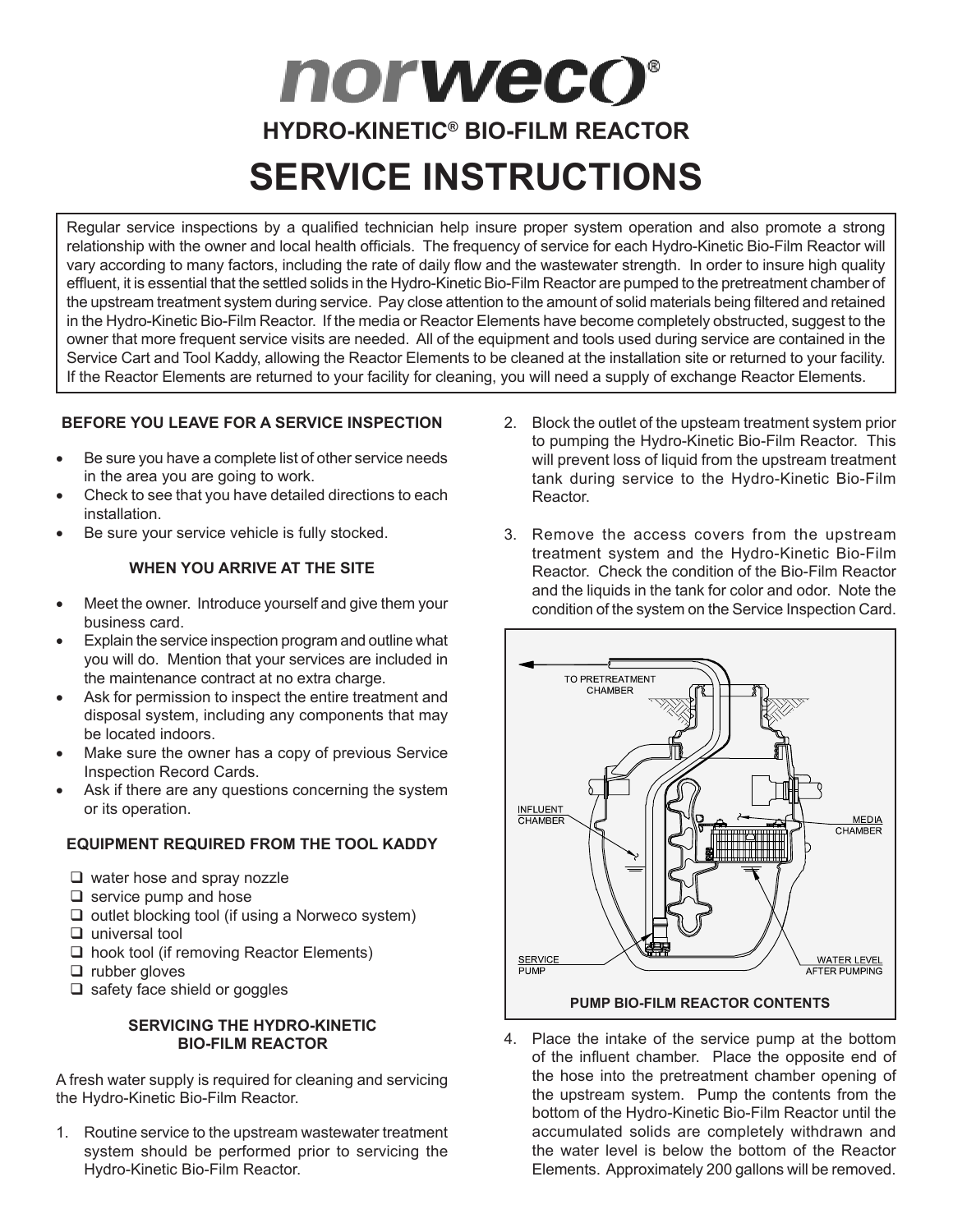# **HYDRO-KINETIC® BIO-FILM REACTOR SERVICE INSTRUCTIONS (CON'T)**



- 5. Use a water hose and spray nozzle to rinse off the Reactor Elements and media. Continue spraying until all sludge has been flushed from the media. Rinse away debris that has accumulated on the media chamber walls.
- 6. Rinse away debris that has accumulated on the outlet tee. Continue spraying until all sludge has been flushed from the outlet tee.
- 7. If necessary, use water to wash away any debris from the inside of the access riser, access cover and surrounding grass or landscaping.
- 8. Reinstall the pretreatment chamber and Hydro-Kinetic Bio-Film Reactor access covers. Clean and store all tools.
- 9. Unblock the outlet of the upstream treatment tank and allow the Hydro-Kinetic Bio-Film Reactor to refill to normal operating level. Add water if necessary. Be sure to never leave the Hydro-Kinetic Bio-Film Reactor empty after pumping. **CAUTION: Failure to unblock the outlet of the upstream treatment tank will cause system failure and potential flooding and will void the limited warranty.**

#### **REMOVAL OF REACTOR ELEMENTS**

In the unlikely event that the Reactor Elements cannot be adequately cleaned using normal maintenance spraying, removal of the Reactor Elements from the Hydro-Kinetic Bio-Film Reactor may become necessary. Exchange Reactor Elements should be kept in your service stock should replacement of a Reactor Element be required during service.



- 1. Block the outlet of the upsteam treatment system. Excavate to the top of the Bio-Film Reactor to expose the base of the access riser. Remove the access riser by unthreading it from the tank and set it aside.
- 2. Pump water level to below the Reactor Elements. Remove the outlet tee by hand. It is not glued in place.

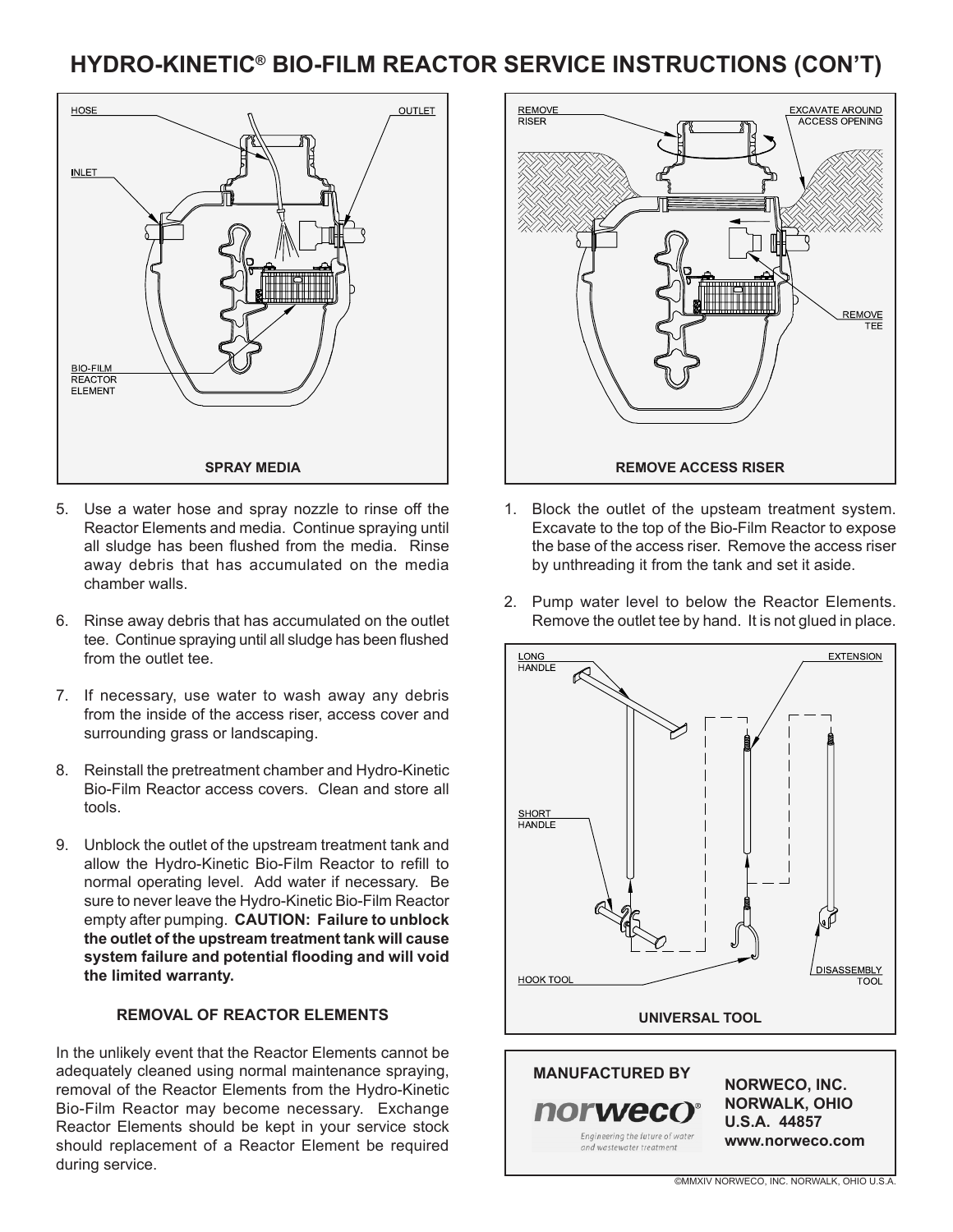# **HYDRO-KINETIC® BIO-FILM REACTOR SERVICE INSTRUCTIONS (CON'T)**



- 3. Use the disassembly tool to turn the locking mechanisms inward on each of the Reactor Elements until they clear the locking ledge. A 12" threaded universal tool extension is available to allow for easier access to the Reactor Elements.
- 4. Thread the removal hook tool to the shaft of your universal tool. Insert the hook tool into the center of the access opening. Secure the hooks under the second row of openings located on the top of either Reactor Element.
- 5. Lift the first Reactor Element from its position by imparting an upward force. Remove the second Reactor Element using the same method.



- 6. Place the Reactor Elements in the service bag provided with your Tool Kaddy to return to your shop for cleaning. Install new or refurbished Reactor Elements in the Hydro-Kinetic Bio-Film Reactor using the hook tool.
- 7. Using the disassembly tool, turn the locking mechanisms outward on both Reactor Elements until they are secure under the locking ledge. Reinstall the outlet tee.
- 8. Unblock the outlet of the upstream treatment tank. Refill the Bio-Film Reactor to normal operating level. Replace the access riser and backfill the excavation. Be sure to slope grade away from the riser.



## **EFFLUENT DISPOSAL SYSTEM CHECK**

- 1. Determine if the effluent from the Bio-Film Reactor is going to an outlet for surface and/or subsurface discharge, or if it is being disposed of onlot. Inspect the condition of the effluent disposal system and make the appropriate notations on the Service Inspection Card.
- 2. Locate the point of discharge closest to the outlet. A free-falling "grab" sample of effluent can be collected after the point of discharge has been thoroughly cleaned. Take note of effluent color, odor and any suspended particles. Mud in the effluent disposal line or at its outlet can be a sign of a crushed or brokenline and should be reported to the owner. Foaming, odor or sediment indicates the system has not been providing adequate treatment. Recheck the entire system to insure all components are functioning properly.

**NOTE:** An effluent "grab" sample allows a visual assessment and should only be used in conjunction with routine service and/or trouble-shooting procedures REMOVE REACTOR ELEMENTS **REMOVE REACTOR ELEMENTS REMOVE REACTOR** ELEMENTS